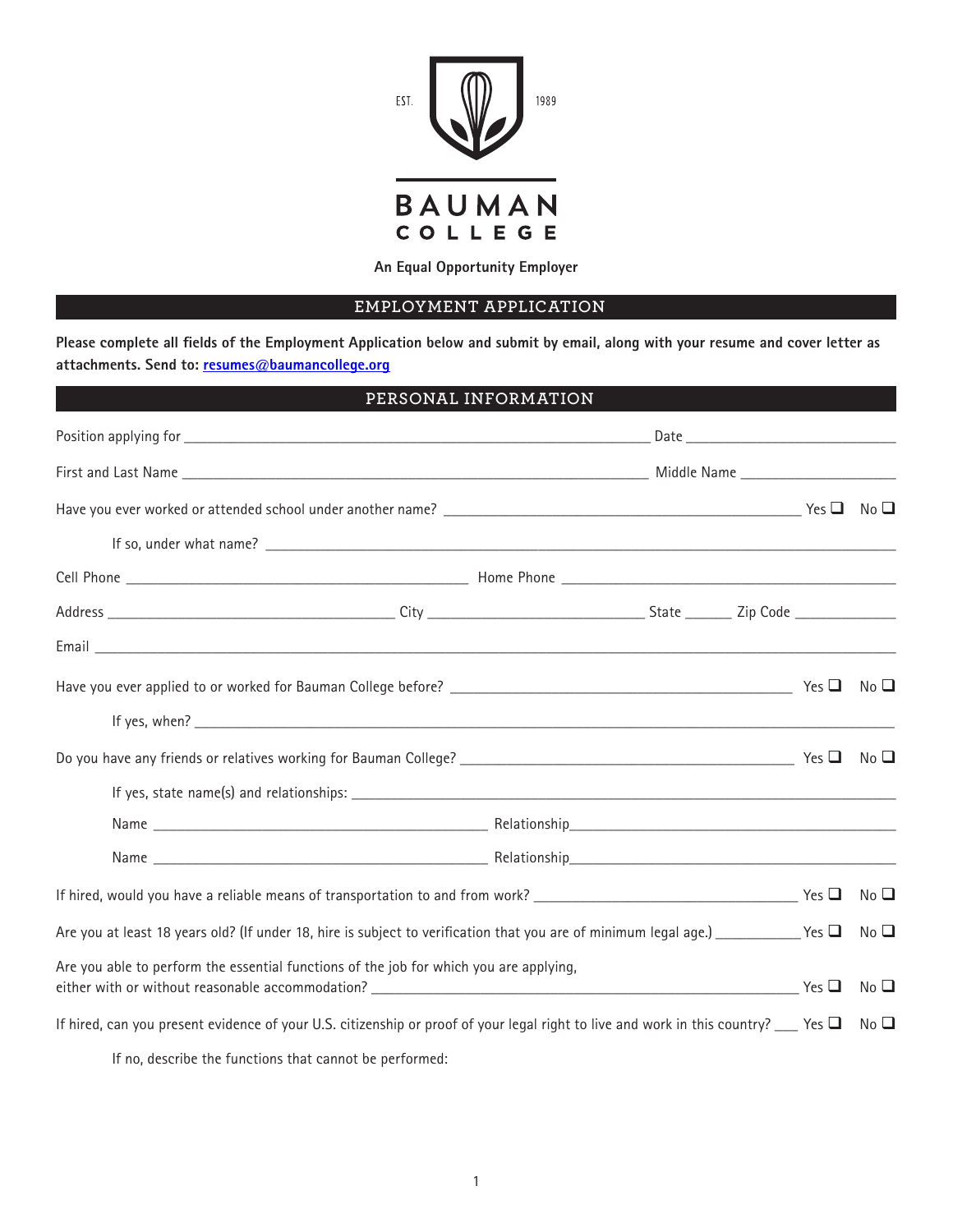*(Note: We comply with the ADA and consider reasonable accommodation measures that may be necessary for eligible applicants/employees to perform essential functions. Hire may be subject to passing a medical examination, and to skill and agility tests.)*

Have you ever been convicted of a criminal offense (felony or serious misdemeanor)? (Convictions for marijuana related offenses that are more than two years old need not be listed.) \_\_\_\_\_\_\_\_\_\_\_\_\_\_\_\_\_\_\_\_\_\_\_\_\_\_\_\_\_\_\_\_\_\_\_\_\_\_\_\_\_\_\_\_\_\_\_\_\_\_\_\_\_\_\_\_\_\_\_\_ Yes No

*(Note: No applicant will be denied employment solely on the grounds of conviction of a criminal offense. The nature of the offense, date of the offense, the surrounding circumstances and the relevance of the offense to the position(s) applied for may, however, be considered.)*

If yes, state nature of the crime(s), when and where convicted, and disposition of the case:

### **EDUCATION, TRAINING, AND EXPERIENCE**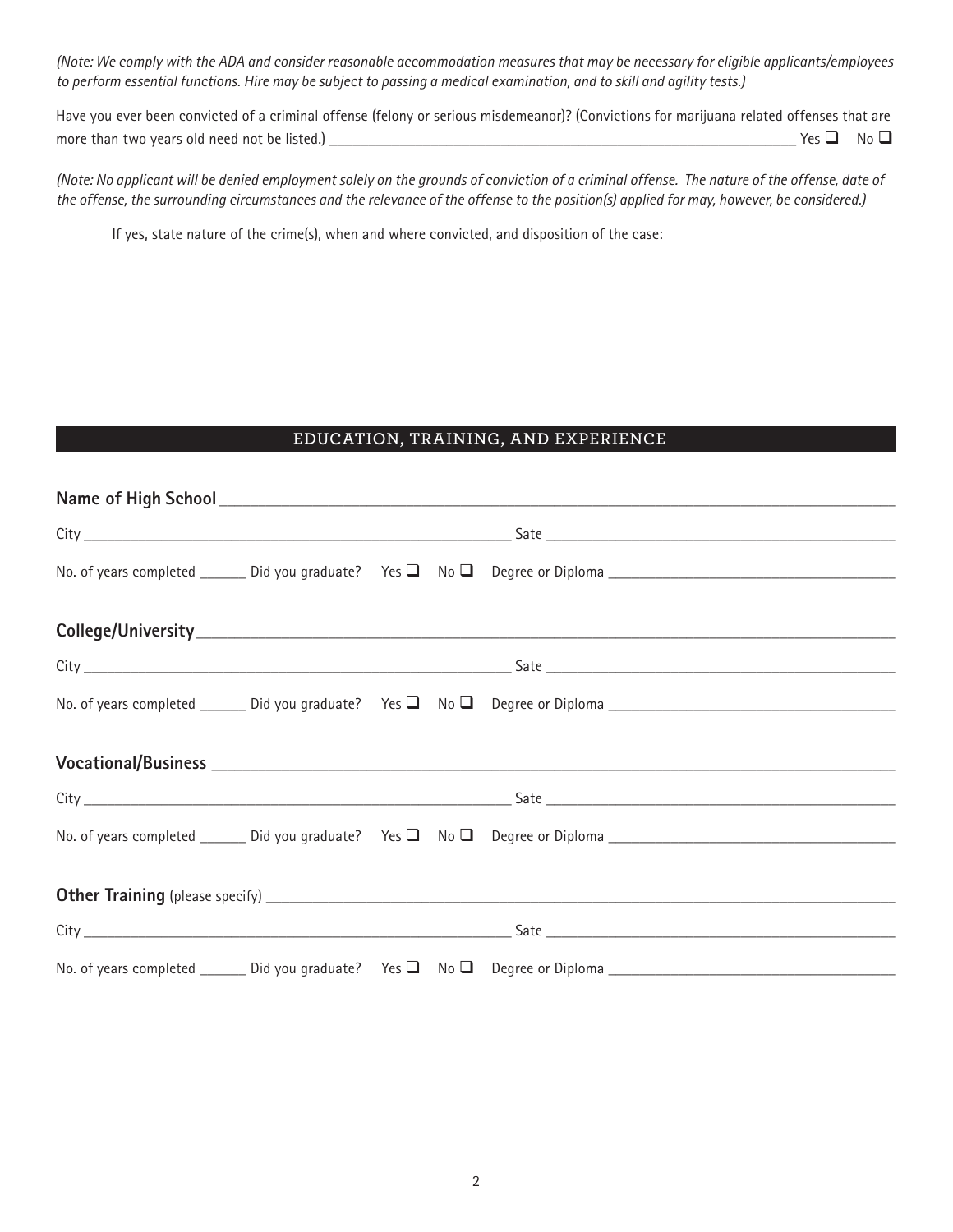# **EMPLOYMENT HISTORY**

**List below all present and past employment starting with your most recent employer (last five years is sufficient). Account for all periods of unemployment. You must complete this section even if attaching a resume.**

|  |  | Yes $\square$ | $No$ $\square$ |
|--|--|---------------|----------------|

**Note: Attach additional page(s) if necessary.**